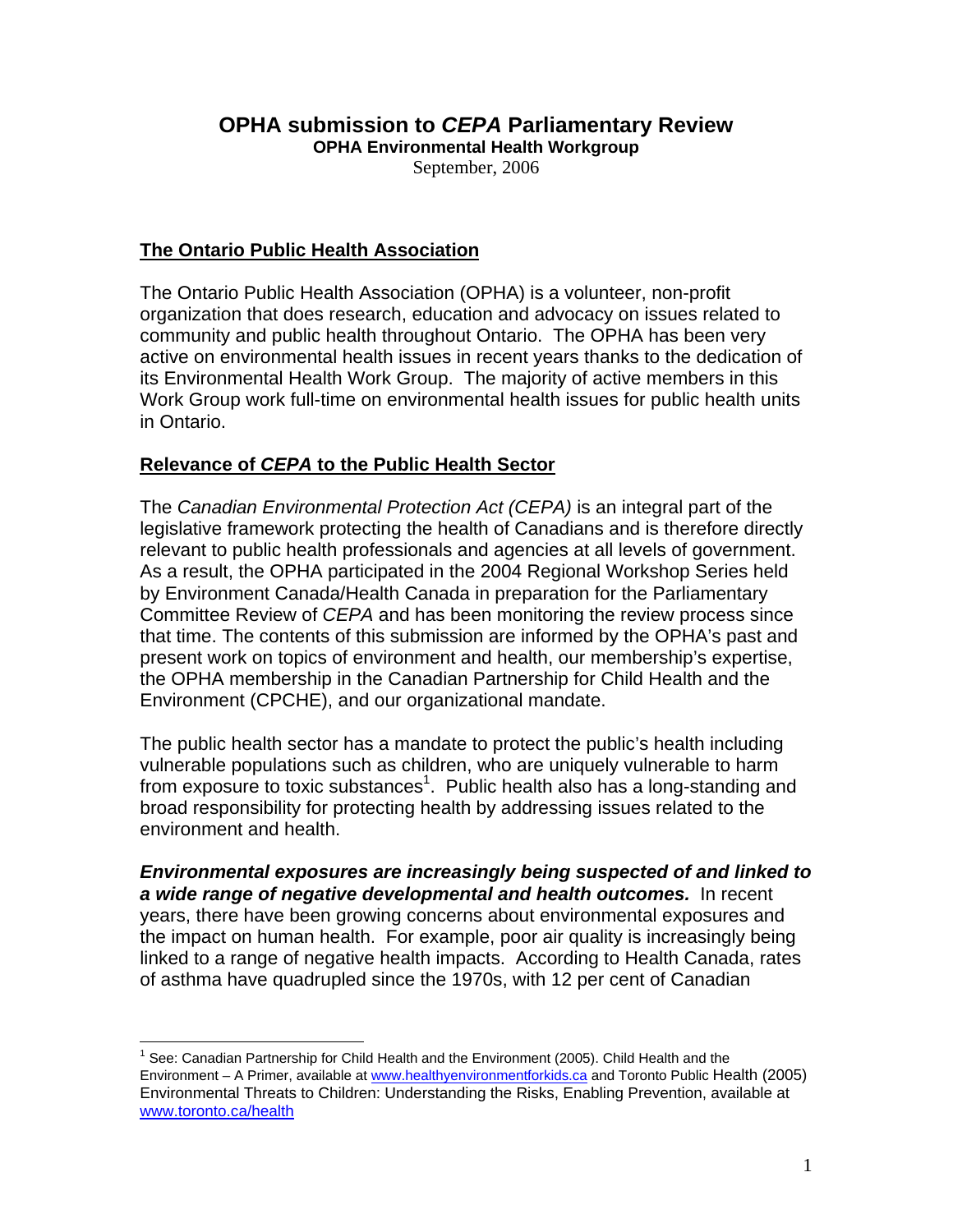children now suffering from asthma<sup>2</sup>. Recent studies suggest that there is no safe level of human exposure to ground-level ozone  $(O_3)$  and particulate matter (PM) and negative health outcomes are associated with very low levels of exposure, even for healthy individuals. Long-term exposure to low levels of these pollutants may cumulatively contribute to greater overall damage than short-term exposure to high pollution levels, which is already known to impact significantly on human health. Smog can cause eye, nose or throat irritation, decreased lung function and can aggravate respiratory or cardiac disease, and, in some cases, even cause premature death $3$ .

The health impacts related to some environmental contaminants such as lead, mercury and methylmercury and volatile organic compounds (VOCs) have also been well documented. Lead is especially hazardous to children's health. Medical and scientific evidence has shown that exposure to even very low levels of lead may have harmful effects on the intellectual and behavioural development of infants and young children<sup>4</sup>. Mercury and methylmercury affect the central nervous system, causing a number of serious disorders at high levels of exposure. The effects of low-level methylmercury exposure include neurological damage, reproductive system damage, behavioural problems and learning disabilities<sup>5</sup>. Certain VOCs can also harm human health. Common short-term health effects of VOC exposure include eye and lung irritation, headaches and nausea. Some compounds can cause longer-term effects, such as damage to the liver, kidneys and nervous system. Others, such as benzene can cause depression of the central nervous system and are carcinogenic to both animals and humans<sup>6</sup>. For other environmental contaminants, the health effects are only beginning to be clarified. Exposure to these contaminants may happen through a number of pathways, including air, soil, water, food and consumer products.

#### *Research into the economic impacts of disease and disorders that are linked to exposure to toxic substances suggests that preventing exposure could bring about very significant savings in health care, human productivity and additional social costs.* A 2006 study by the Ontario Medical Association estimated that two air pollutants - ground level ozone and fine particulate matter – will cause over 5,940 premature deaths, over 17,070 hospital admissions, up to 60,640 emergency room visits and over 29 million minor illness days in Ontario annually, which will cost the Province of Ontario almost \$1 billion

 $\overline{a}$ 

<sup>6</sup> Health Canada. *CEPA* Priority Substances Assessment Program. www.hc-sc.gc.ca/hecssesc/exsd/psap.htm in Pollution Probe (October 2005) Primer on Volatile Organic Compounds (VOCs) and www.hc-sc.gc.ca/hecs-sesc/exsd/pdf/benzene.pdf and www.ccohs.ca/oshanswers/chemicals/chem\_profiles/benzene/health\_ben.html

<sup>&</sup>lt;sup>2</sup> Health Canada (1999) Measuring Up: A Health Surveillance Update on Canadian Children and Youth, available at http://<u>www.hc-gc.ca/pphb-dgspsp/publicat/meas-haut\_r\_e.html</u> <sup>3</sup> Pollution Probe (June 2002), The Smog Primer.

<sup>&</sup>lt;sup>4</sup> Health Canada: Lead and Cadmium (November 1998) available at **http://www.hs**sc.gc.ca.ahc-asc/media/nr-cp/1998/1998\_cadmium\_e.html<br>
<sup>5</sup> Pollution Probe (June 2003) Mercury in the Environment – A Primer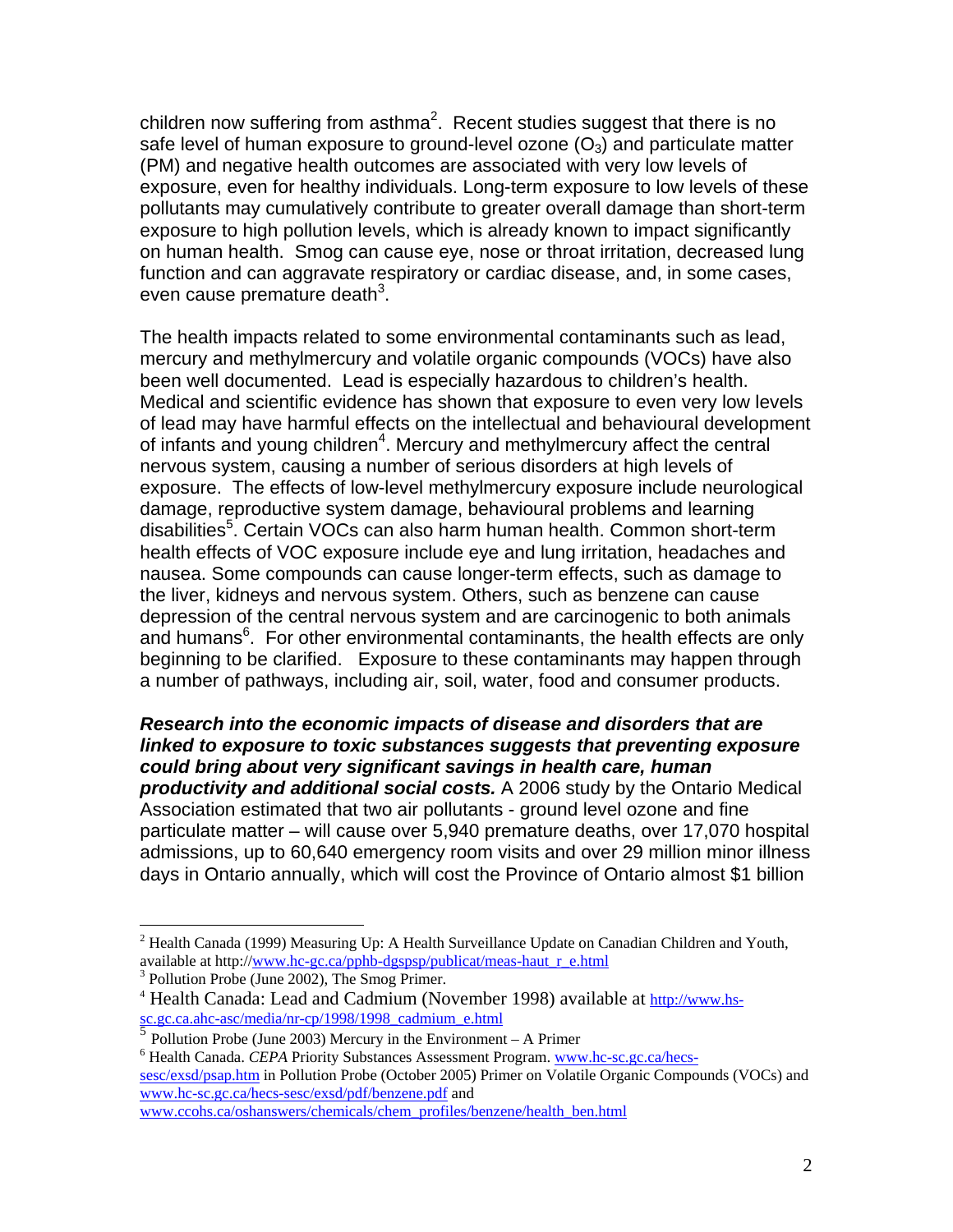per year<sup>7</sup>. It is estimated that every year the United States spends \$54.9 billion USD on environmentally-induced disease in children. This figure includes \$9.2 billion for various neurobehavioural disorders (mental retardation, autism and cerebral palsy), \$43.4 billion for lead poisoning, \$0.3 billion for childhood cancer and \$2 billion for childhood asthma. Based on conservative assumptions and not including costs to families/caregivers or complications of these disorders later in life, these estimates are likely to be low<sup>8</sup>.

The current *CEPA* review offers opportunities to address the issues raised above and to close gaps in our regulatory system thus ensuring that Canadian's health and the environment are adequately protected. A strong and effective *CEPA* could also allow Canada to be a global leader with respect to protection of environment and human health.

## **This Submission**

The OPHA recognizes and values the action that the federal government has undertaken in recent years on issues of human health and the environment. The implementation of *CEPA* 1999 was progressive with respect to the legislation of toxic substances through the categorization of the Domestic Substances List (DSL) for persistence, bioaccumulation and inherent toxicity. The *Pest Control Products Act,[21]* which recently received Royal Assent, explicitly recognizes and addresses the unique needs of vulnerable populations and puts into practice the precautionary principle by placing the onus of proof of safety on manufacturers rather than the onus of proof of harm on the government (manufacturers will be required to demonstrate acceptable risk levels for products before they can be brought on to the market).

Although these are important achievements, much more must be done in order to create and sustain physical environments that protect and promote human health. Much of what is in the *Canadian Environmental Protection Act* is relevant from a public health perspective and to the OPHA, however time and resource constraints prevent a comprehensive review. This submission will therefore focus on five key areas:

- 1) the focus of the *Act*;
- 2) the precautionary principle;
- 3) categorization and assessment;
- 4) virtual elimination; and
- 5) consumer products.

<u>.</u>

<sup>&</sup>lt;sup>7</sup> Ontario Medical Association (2005) The Illness Costs of Air Pollution:  $2005 - 2006$  Health and Economic Damage Estimates, available at

http://www.oma.org/Health/smog/report/Smog\_Boomers\_Report.pdf 8

Landrigan PJ, Schechter CB, Lipton JM, Fahs MC, Schwartz J (2002) Environmental Pollutants and Disease in American Children: Estimates of Morbidity, Mortality and Costs for Lead Poisoning, Asthma, Cancer and Developmental Disabilities. Environmental Health Perspectives 110(7): 721-728, available at http://ehp.niehs.nih.gov/docs/2002/110p721-728landrigan/abstract.html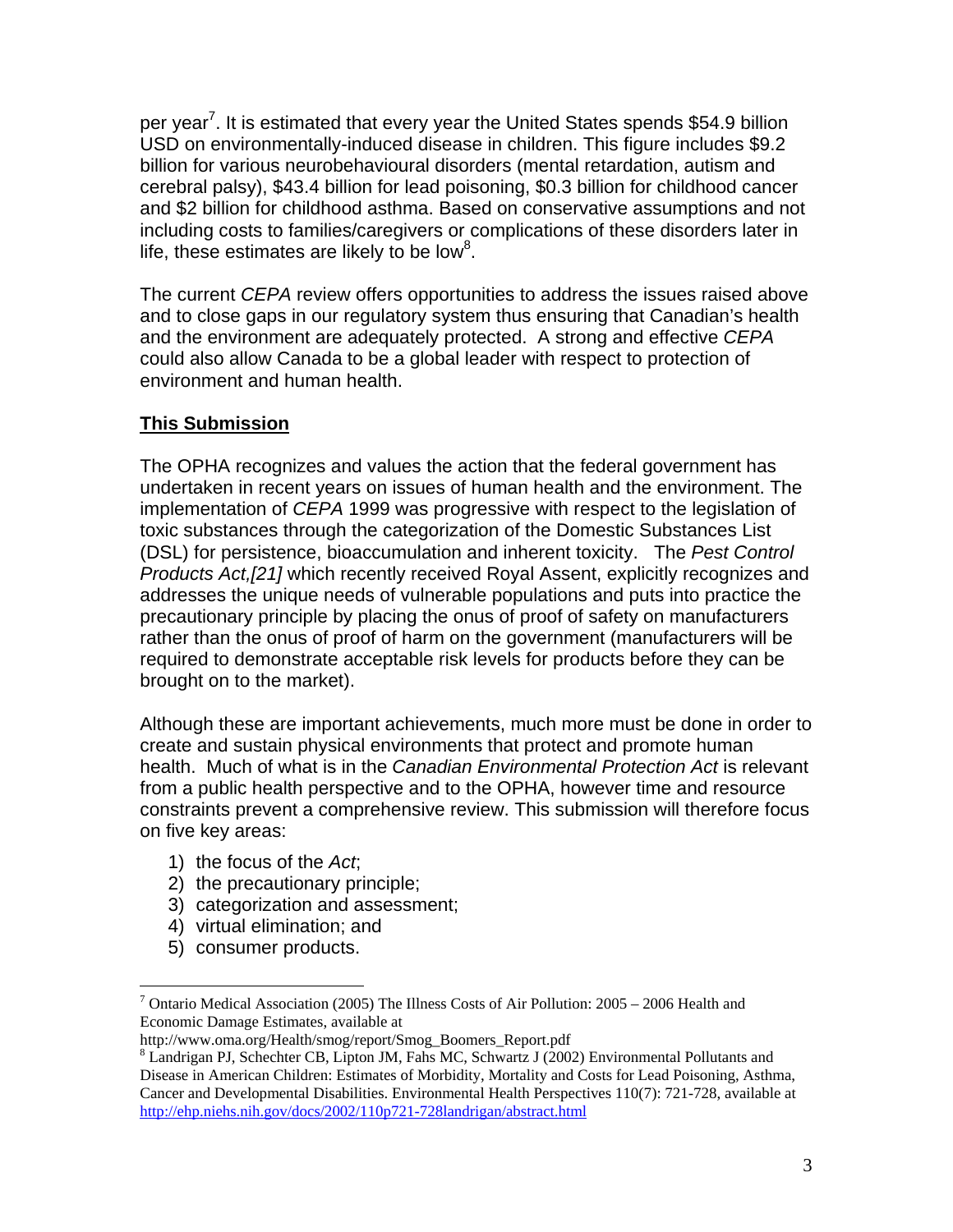## 1. Primary Focus of *CEPA*

*The OPHA strongly believes that the primary focus of CEPA must be to protect the environment and human health.* The notion of sustainable development is an important and positive concept and should remain within the *Act*, however it is important that the wording of the *Act* reflect that environmental and health protection are not secondary to sustainable development, but rather requisites for it to be achieved. A truly effective *CEPA* would not only protect, but also promote the health of Canadians and of the environment.

## 2. Precautionary Principle

## *The CEPA review process offers a valuable opportunity to clarify the application of the precautionary principle to health protection and its relationship to existing risk assessment and risk management tools.*

Proactive approaches to health protection increasingly incorporate the precautionary principle, which states that where there is the threat of harm, the absence of full scientific certainty should not be used to postpone decisionmaking. OPHA support for the application of precaution on issues of environment and health has been expressed in numerous organizational position papers and resolutions including, but not limited to:

- "Protecting our Food Supply: Public Health Implications of Food Biotechnology" (2001);
- "Non-Essential Use of Chemical Pesticides on Public and Private Lands" (2001);
- "Health Risks of Cellular Telephones: the Myth and the Reality" (2003),
- "Position Paper on Fish Consumption with respect to Methylmercury Content, by Pregnant Women, Women of Childbearing Age and Young Children" (2004),
- "Childhood lead exposure and housing sources: Does a problem exist in Ontario?" (2004); and
- "Balancing and Communicating Issues Related to Environmental Contaminants in Breastmilk"  $(2004)^9$ .

As an emerging and evolving policy approach, the intent and purpose of this principle has been clearly articulated. However, clear, well-documented and commonly accepted frameworks for its application in public health decisionmaking are lacking. The commitment to the precautionary principle articulated in the current *Act* is important and offers a good starting point for an updated *CEPA* that can further integrate the concept of precaution into its philosophy, structure and implementation.

*CEPA* must also be clear that while economic and competitive interests are important, they are secondary to the protection of environmental and human health. The OPHA is concerned that under the current wording used in *CEPA*,

 $\overline{a}$ 

<sup>&</sup>lt;sup>9</sup> All available at www.opha.on.ca/advocacy/list.html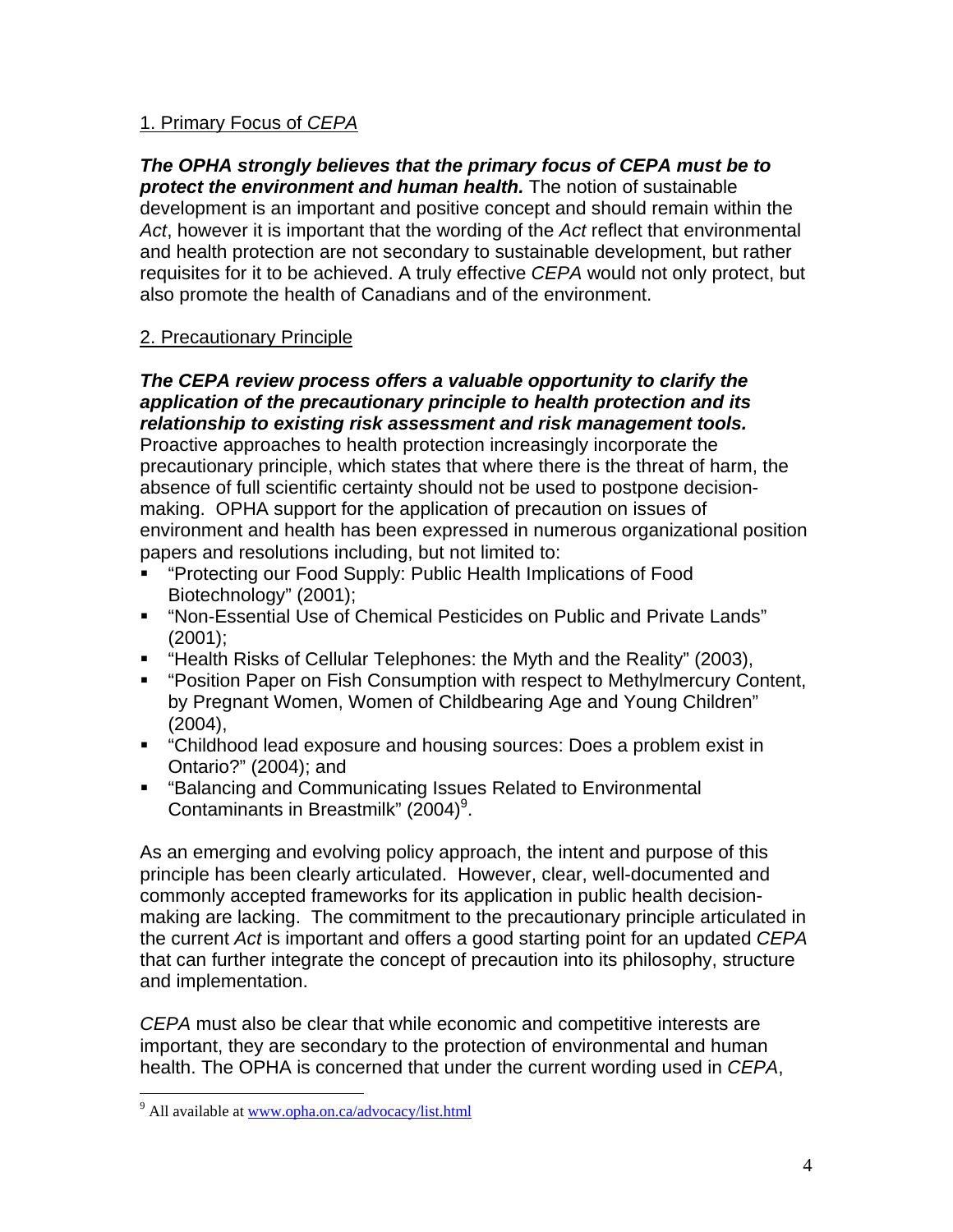cost-effectiveness could be used to override the duty to protect the environment and human health. The OPHA does not support the use of "economic interests" in the application of the precautionary principle, a position that was outlined in our 2004 submission to the proposed Canada Health Protection Act<sup>10</sup>. Costeffectiveness must be applied to measures taken to prevent harm to the health of the environment and of Canadians, but not used to decide whether or not action is taken at all.

*CEPA should focus on preventing harm versus assessing and managing existing risk - this is an important distinction.* Adoption of the precautionary principle means that potential risks must be identified and considered much earlier in the decision-making process - before the point at which risks exist and require assessment and management. Precaution should also be exercised consistently throughout the processes in place for controlling *CEPA*-toxic substances and the *Act* should provide the authority to actively use the precautionary principle regulate or, if necessary, ban substances that are known to be highly toxic.

*The precautionary principle must apply to the assessment of safety of animate biotechnology products. CEPA* is the only federal legislation that refers to environmental and health aspects of biotechnology. The OPHA's 2001 position paper "Protecting our Food Supply: Public Health Implications of Food Biotechnology"11 examines the benefits and threats of biotechnology as it relates to food and calls for the application of the precautionary principle in the development of policy, methodology, and protocol for the regulation of food biotechnology. There continues to be an ongoing lack of data to inform policy and decision-making and the impacts of genetically modified foods on the environment are strong and unpredictable. The OPHA also believes that the incorporation of the precautionary principle into the Canadian regulatory protocol for GM food may, in the long run, result in much greater savings (financial and in terms of human health) than any initial increased cost at the regulatory end. These are among the reasons that the application of precaution is critical with respect to the regulation of this relatively new, complex, controversial and rapidly growing science and industry. The precautionary principle should therefore be explicitly and clearly referenced in Part 6 of *CEPA*. Its application should require that proof of safety of animate products of biotechnology be affirmed prior to their introduction into the environment and food.

#### 3. Categorization and Assessment

The production and use of chemicals has increased dramatically in recent decades. For the majority of substances however, this trajectory has not been accompanied by a systematic analysis of possible risks posed to human health

<sup>&</sup>lt;sup>10</sup> Available at www.opha.on.ca/advocacy

<sup>&</sup>lt;sup>11</sup> Ontario Public Health Association (2001) Protecting our Food Supply: Public Health Implications of Food Biotechnology, available at www.opha.on.ca/advocacy/list.html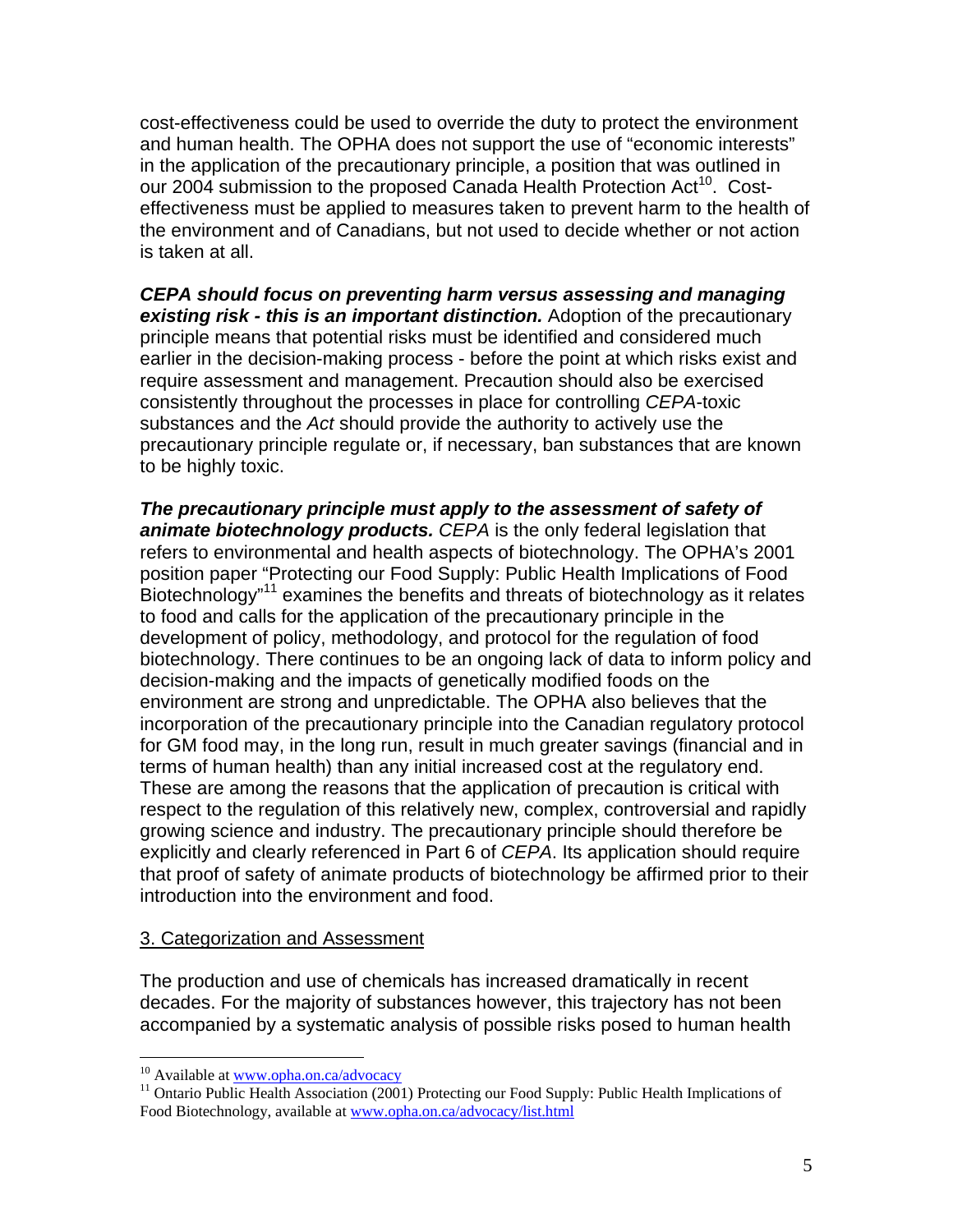and to the environment. The reality that very few chemicals have been fully evaluated with respect to their effects on health is a pressing concern. The assessment of new chemicals that enter the market is critical, and paralleled by the need to assess the legacy of chemicals that have been introduced and used in the past.

The categorization of the Domestic Substances List (DSL) with respect to toxicity, persistence and potential for human exposure will be a significant accomplishment, however the *categorization criteria in Section 73(1) of CEPA should be expanded to classify chemicals as inherently toxic and identified for further action if they are carcinogenic, act as neurodevelopmental or reproductive/developmental toxins or disrupt the endocrine system* (these are particularly salient effects with respect to child health and development). Mandatory timelines and deadlines are important elements of strategies to accomplish goals. *CEPA should include timelines for the assessment of categorized substances identified as priorities through the screening level risk assessment process.*

*The processes of identifying substances for assessment and conducting risk assessment must include clear and explicit reference to the need to take vulnerable populations such as children, women of child-bearing age and aboriginal populations into account.* The *Pest Control Products Act* is an example of legislation that specifically incorporates the use of additional safety factors in order to make risk assessments more protective of vulnerable populations. It has also included other measures designed to protect child health, for example, the aggregation of exposure from multiple sources and requirements to assess groups of substances that share common mechanisms of toxicity. This approach speaks to the reality of today's exposures and should be incorporated into a revised *CEPA*. This recommendation for special consideration of vulnerable populations echoes the position taken by the OPHA in its 2004 submission to the federal government regarding the proposed Canada Health Protection Act as well as in multiple position papers and resolutions on a range of environmental health issues $^{12}$ .

The substance by substance approach to assessment and management that is currently used is time-consuming and costly. *CEPA* **must expand its approach to include the assessment and management of groups or families of substances.** 

Lastly, *CEPA* is a tool that has been used to address the issue of climate change. Technically, greenhouse gases are not directly toxic to human health when emitted but they fit the definition of *CEPA* toxic. As outlined in OPHA's 2004 position paper and resolution "Climate Change and Human Health,"<sup>13</sup> global climate change is expected to impact the environment and therefore

1

<sup>&</sup>lt;sup>12</sup> All available at <u>www.opha.on.ca/advocacy</u>  $13$  Available at www.opha.on.ca/advocacy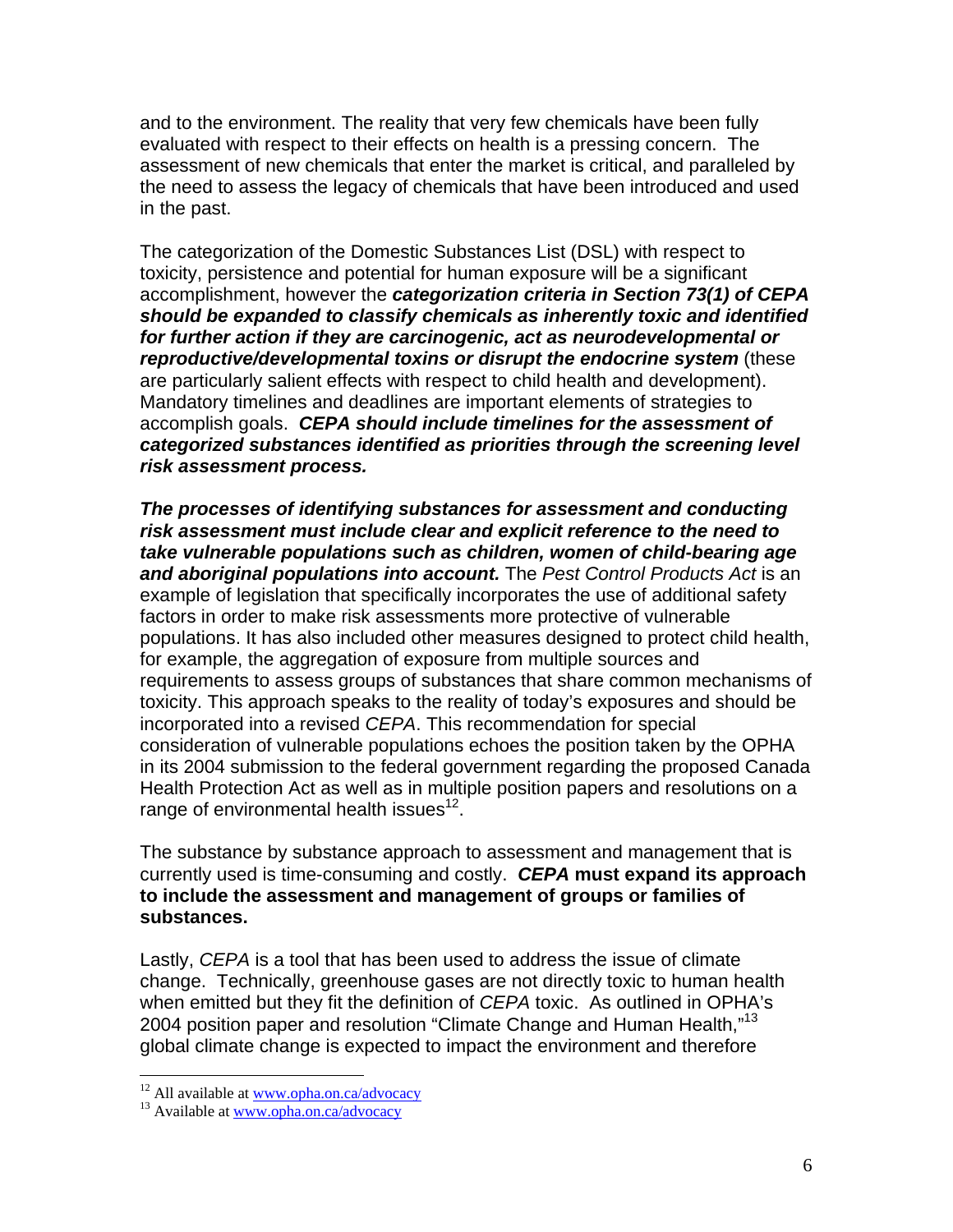human health through, for example, increased frequency and magnitude of extreme weather events, decreased air quality, impaired crop growth and shifts in the range, seasonality and intensity of many insect-borne diseases. For these reasons, the OPHA agrees that the *greenhouse gases (carbon dioxide (CO2), methane (CH4), nitrous oxide (N2O), sulfur hexafluoride (SF6), hydrofluorocarbons (HFCs), and perfluorocarbons (PFCs)) should be considered toxic and regulated so as to reduce emissions***.** 

## 4. Virtual Elimination

*CEPA 1999* acknowledges the need to virtually eliminate the most persistent, bio-accumulative and toxic pollutants and to control and manage pollutants and wastes if their release into the environment is not preventable. Despite the fact that this concept is clearly articulated in the *Act*, the virtual elimination provisions are rarely applied and only one substance (hexachlorobutadiene) has been proposed for virtual elimination. As a result, even the most widely recognized persistent organic pollutants (POPs) as listed under the Stockholm Convention have not been added to Canada's list of substances scheduled for virtual elimination. The 1995 OPHA position paper "The Accelerated Phase-out of Persistent Toxic Substances" articulated the OPHA's commitment to address the environmental and human health risks posed by persistent, bioaccumulative toxic substances, a position that was again highlighted in the organization's 2004 position paper on balancing and communicating issues related to environmental contaminants in breast milk.

No timeline has been set out for any substances added to Canada's list of substances scheduled for virtual elimination, nor is there any requirement for virtual elimination plans to be made public – this reduces the chances that public pressure could speed up and/or guarantee that the process takes place. Given the fact that the hazards associated with many substances are widely acknowledged, this is not acceptable.

Virtual elimination must be recognized and used actively as a tool in the management of toxics and not be considered a last resort. *Barriers to the implementation of virtual elimination must be specifically addressed, including the elimination of the need to set a minimum "level of quantification" before a substance can be placed on the list. CEPA should also be amended so that the implementation of the virtual elimination of toxic substances is subject to deadlines.* 

#### 5. Consumer Products

*There is an overall need to address gaps that exist with respect to the regulation of consumer products.* The OPHA feels strongly that this need must be addressed and provided specific recommendations to this end in its 2004 submission to the proposed Canada Health Protection Act.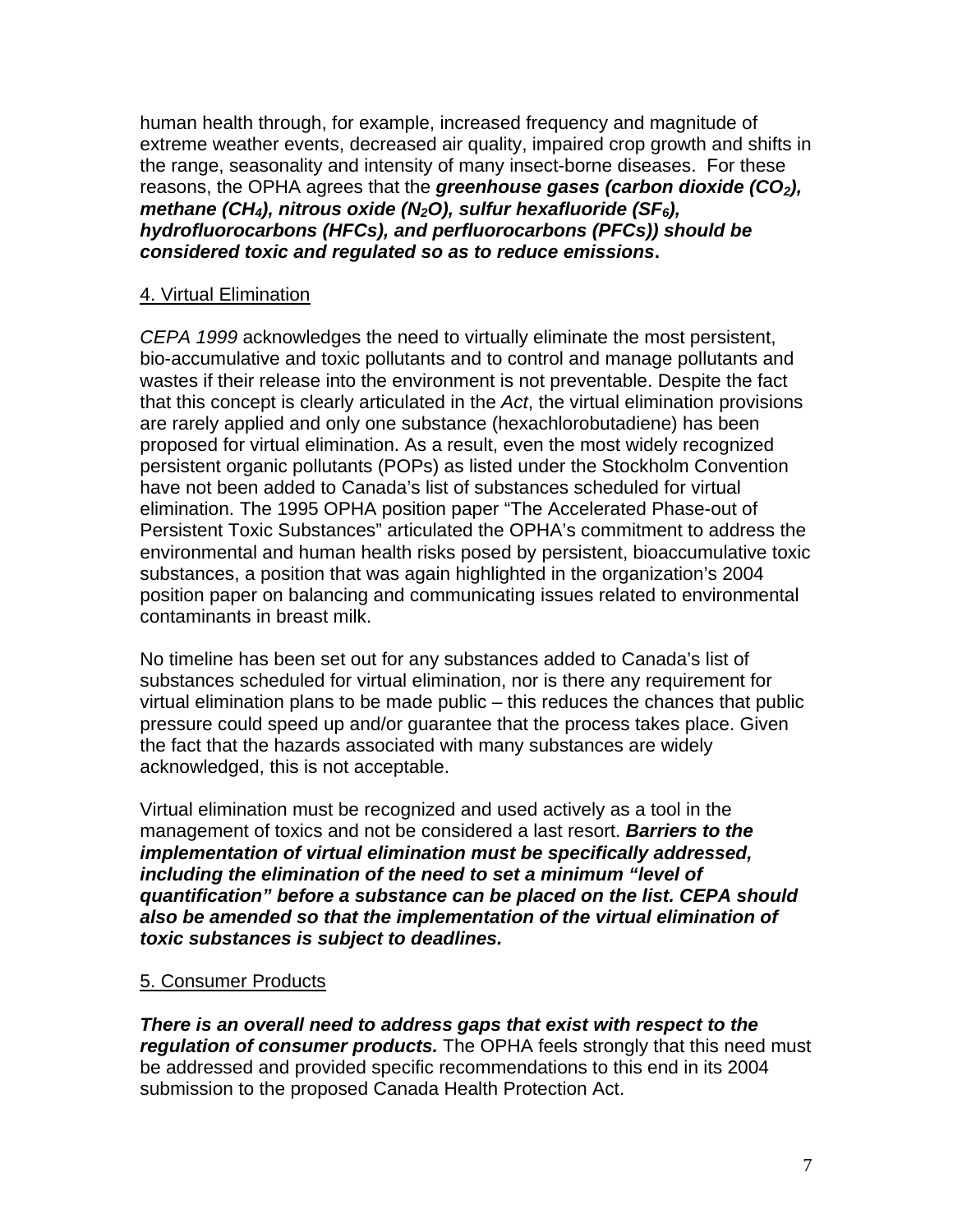*CEPA* is a part of the regulatory framework in place for consumer products. It does not however, adequately address their environmental and health impacts of chemicals in consumer products such as lead, phthalates and so on. This weakness is not compensated for through the *Hazardous Products Act*, which was not designed to address the vast array and complexity of products on the market today but rather addresses primarily acute risks posed by only a limited number of highly toxic substances that are contained in and/or released from consumer products.

Regulations controlling or prohibiting use of *CEPA*-toxic substances in consumer products are weak under either *CEPA* or the *Hazardous Products Act*. As well, reliance on specific regulations, for example the regulation focused on lead in children's jewellery, are overly specific and do not speak to lead in other products such as adult costume jewellery or key chain fobs. This results in a regulatory system that is inconsistent and limits the degree to which consumers are protected.

Substances categorized as *CEPA*-toxic currently can be found in products that are both manufactured in and imported into Canada. For example, mercury is present in some household products including fluorescent lightbulbs and neon lights, thermometers, button-cell batteries, barometers, thermostats and electrical switches.

#### *CEPA should be amended to include a provision that speaks to directly toxic substances and consumer products. Toxic substances should not be allowed in consumer products, particularly those marketed to and used by children. Where this is not feasible, the lifecycle of those products must be tightly controlled and monitored.*

Another issue of concern relates to the legislative authority to remove products containing *CEPA*-toxic substances from store shelves. The *Hazardous Products Act* does not provide the authority to take dangerous consumer products it regulates off the shelves (this is possible for medical products, drugs and pesticides). In order to protect public health and safety, *CEPA should expand the legislative authority of the Ministers of Health and Environment so as to enable them to reject and recall products that include substances that are toxic to health and/or the environment.* The OPHA also suggests that preliminary consideration be given to the notion of labeling any products that contain substances that are known to be carcinogenic or toxic to human reproduction and development so as to notify the public of their presence of that substance(s) in a meaningful way. This could be done based on existing lists such as those under the State of California's Proposition 65 and the International Agency for Research on Cancer.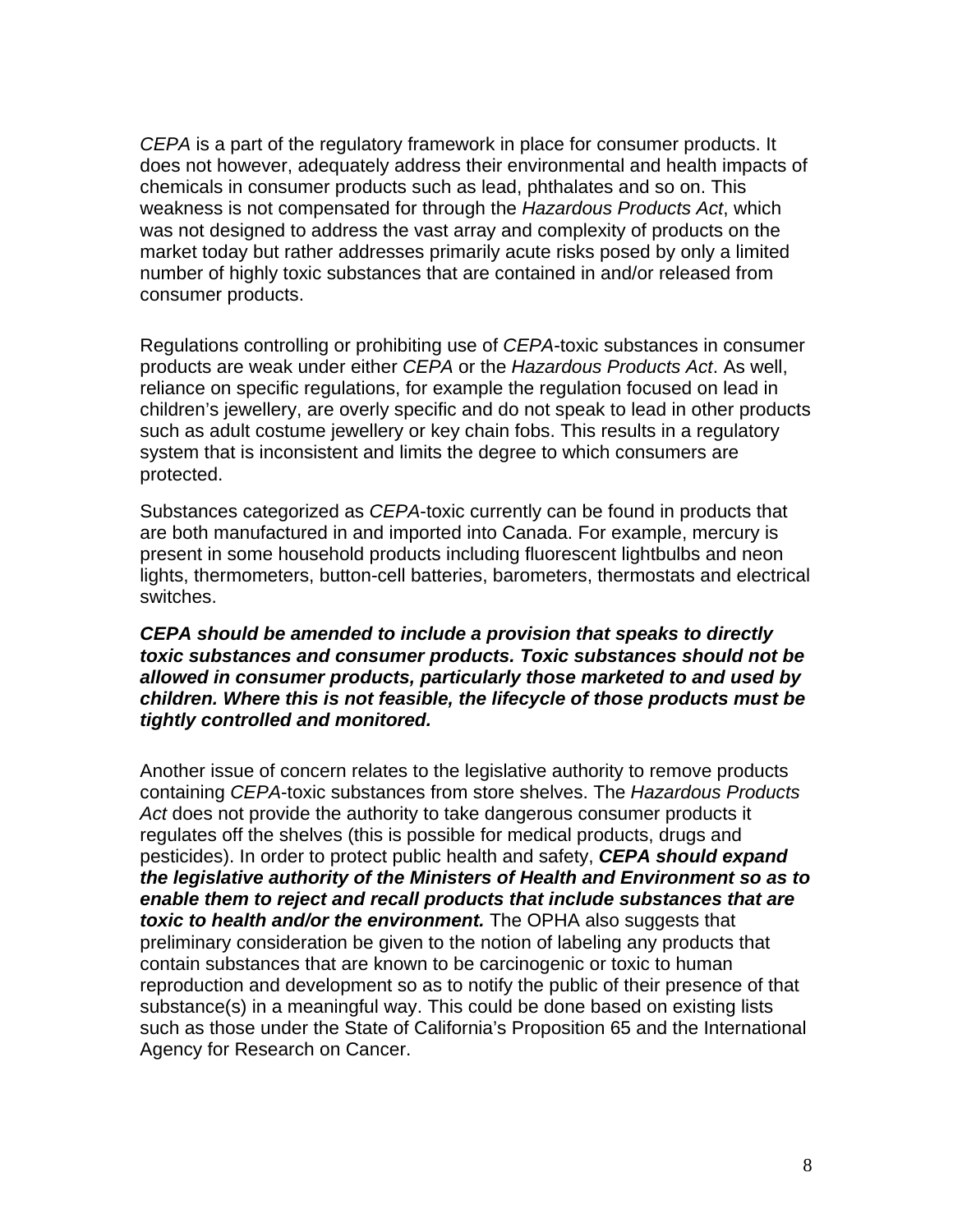#### **Conclusion**

The review of the Canadian *Environmental Protection Act* represents an opportunity to strengthen a key piece of Canadian legislation. Rising professional and public awareness, knowledge and concern about relationships between environment and health points toward a need for a public health perspective to be among those that inform the 2006 review of the *CEPA.*

The OPHA strongly believes that the primary focus of *CEPA* must be to protect human health and the environment. The wording of the *Act* should reflect that environmental and health protection is not secondary to sustainable development, but rather requisites for achieving sustainability.

With respect to application of the precautionary principle, OPHA feels that the commitment to the precautionary principle articulated in the current Act is important and offers a clear starting point for an updated *CEPA* that can further integrate the concept of precaution into its philosophy, structure and implementation. Clear, well-documented and commonly accepted frameworks for its application in decision-making are needed.

With regards to categorization and assessment, the OPHA feels that categorization criteria in Section 73(1) of *CEPA* should be expanded to classify chemicals as inherently toxic and identify them for further action if they are carcinogenic, act as neurodevelopmental or reproductive/developmental toxins or disrupt the endocrine system. *CEPA* should include timelines for the assessment of categorized substances identified as priorities through the screening level risk assessment process. The processes of identifying substances conducting risk assessment must include clear and explicit reference to the need to take vulnerable populations such as children, women of child-bearing age and aboriginal populations into account. *CEPA* must expand its approach to include the assessment and management of groups or families of substances. Greenhouse gases should be considered toxic and regulated so as to reduce emissions.

With regard to virtual elimination, barriers to the implementation of virtual elimination must be specifically addressed, including the elimination of the need to set a minimum "level of quantification" before a substance can be placed on the list. *CEPA* should also be amended so that the implementation of the virtual elimination of toxic substances is subject to deadlines.

With respect to consumer products, *CEPA* should be amended to include a provision that speaks directly toxic substances and consumer products. Toxic substances should not be allowed in consumer products, particularly those marketed to and used by children. Where this is not feasible, the lifecycle of those products must be tightly controlled and monitored. *CEPA* should expand the legislative authority of the Ministers of Health and Environment so as to